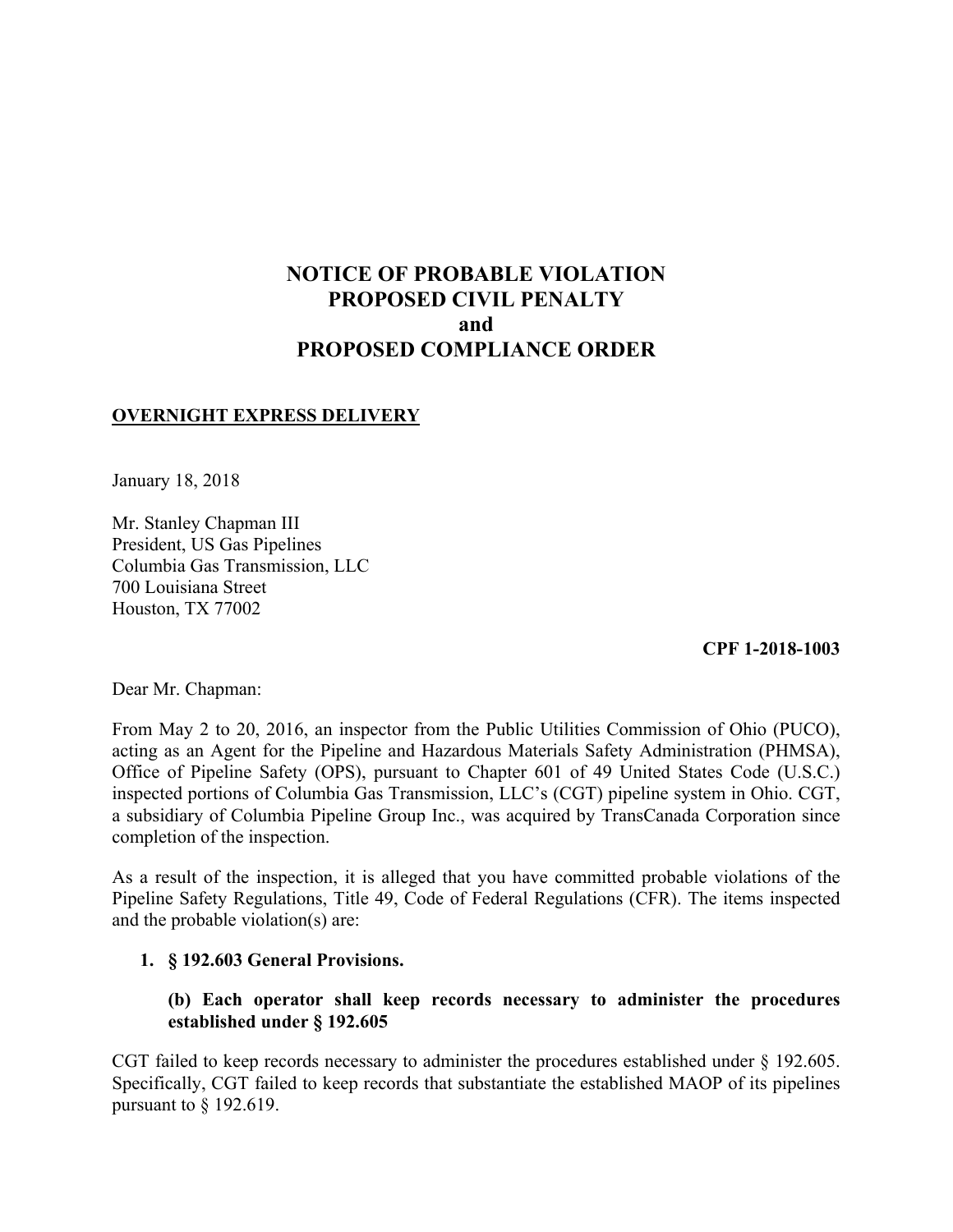Section 192.605, found in subpart L of 49 CFR 192, states in part:

 $\dddot{\bullet}$ 

(b) Maintenance and normal operations. The manual required by paragraph (a) of this section must include procedures for the following, if applicable, to provide safety during maintenance and operations.

(1) Operating, maintaining, and repairing the pipeline in accordance with each of the requirements of this subpart and Subpart M of this part"

Section 192.619, also found in subpart L of 49 CFR 192, states in part:

"No person may operate a segment of steel or plastic pipeline at a pressure that exceeds a maximum allowable operating pressure determined under paragraph (c) or (d) of this section, or the lowest of the following…"

During the inspection, the PUCO inspector requested MAOP records for jurisdictional pipeline segments within PHMSA Inspection Unit 9353, Crawford/McArthur. CGT indicated that their Engineering group would have to find, verify and validate their MAOP documentation.

In response to subsequent PUCO email requests, CGT provided the spreadsheet *App B-Post Code piping missing MAOP data for Crawford, Benton and McArthur 2016\_12082016* (Missing MAOP Spreadsheet). The Missing MAOP Spreadsheet listed 213 rows of pipeline segments, accounting for a total of 16.828 miles of pipeline, with incomplete MAOP documentation.

The PUCO inspector spoke to CGT on November 2, 2016 regarding the missing MAOP data. CGT stated that the missing MAOP documentation had not been found.

The information provided during the inspection and in the subsequent communications did not include sufficient records necessary to validate the MAOP of these pipeline segments. Therefore, CGT failed to keep records necessary to administer the procedures established under § 192.605.

## **2. § 192.455 – External corrosion control: Buried or submerged pipelines installed after July 31, 1971.**

- **(a) Except as provided in paragraphs (b), (c), and (f) of this section, each buried or submerged pipeline installed after July 31, 1971, must be protected against external corrosion, including the following:** 
	- **…**
- **(2) It must have a cathodic protection system designed to protect the pipeline in accordance with this subpart, installed and placed in operation within 1 year after completion of construction.**

 with Subpart I of Part 192, installed and placed in operation within 1 year after completion of CGT did not have a cathodic protection (CP) system designed to protect the pipeline in accordance construction. Specifically, CGT did not install a cathodic protection system on 77 feet of 4-inch diameter coated piping on pipeline R-486, constructed and placed into service on July 10, 2003.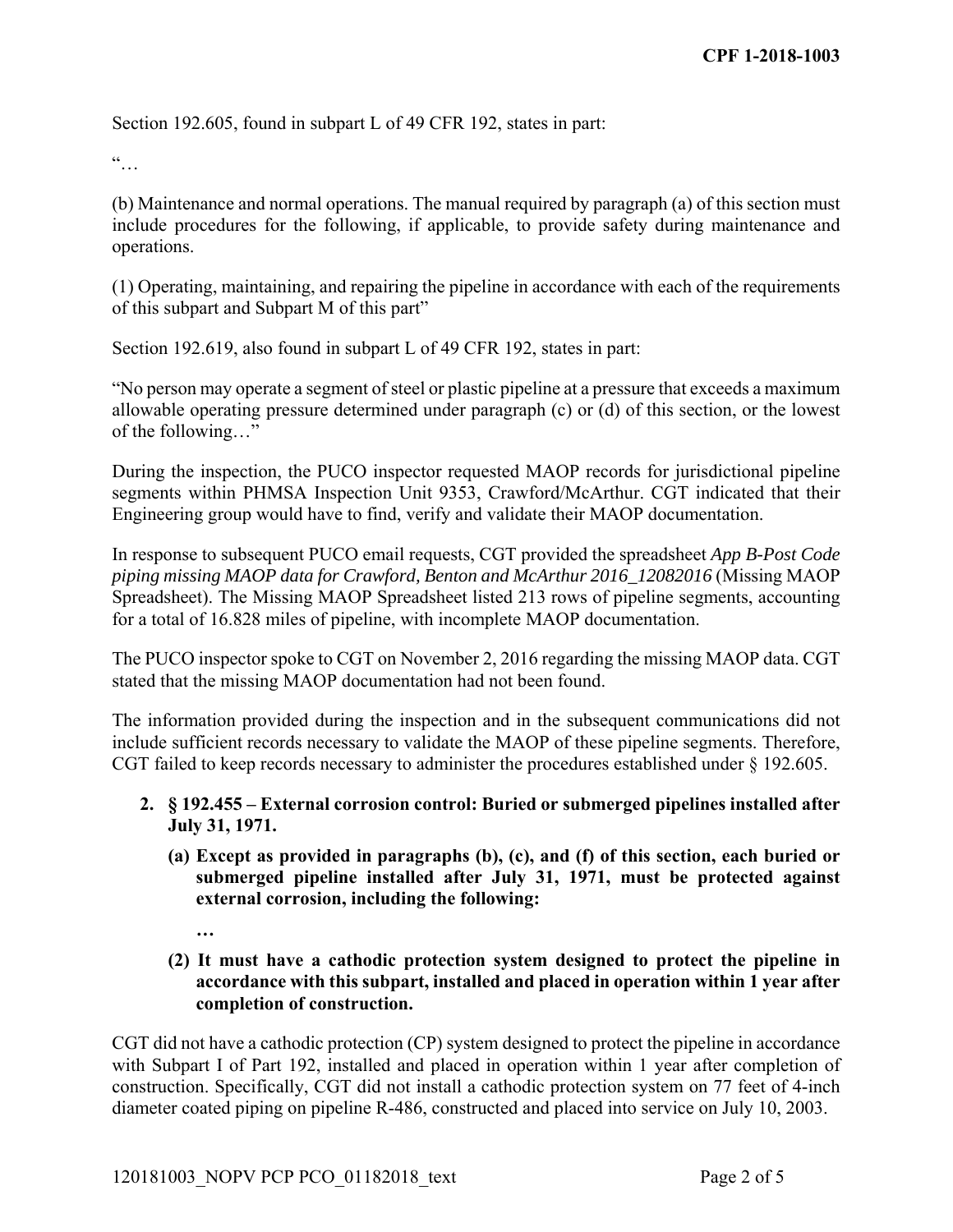During the inspection, the PUCO inspector reviewed CGT's work management system database (Database). The PUCO inspector noted a 77-foot section of coated piping in the Database and requested a map, procedure, installation record, and monitoring information related to CP of the pipeline.

 situation predates Columbia's current corrosion services team. It has been treated as bare unprotected and including active corrosion zone testing as applicable in which is a three year On December 8, 2016, CGT replied in part, "My understanding is that Line R-486 was a bare unprotected section of pipeline. There was (were) a section(s) of this line replaced with coated pipe and not insulated. Today's management was unaware of the missing isolation and this interval for net protective current survey. It was observed by Corrosion Services Specialist within the last 2 years that someone… installed a bond at an insulating flange therefore protecting this pipeline as a single unit with impressed current. Perhaps this was the intent, perhaps not, we don't know. Unfortunately, the line continued to be electrically surveyed as bare unprotected with net protective current methodology. The Corrosion Specialist removed the bond at the time of discovery because it was our understanding that this line was bare and unprotected and we did not have situational awareness of replaced coated sections."

 Therefore, CGT did not have a CP system installed and placed in operation within 1 year after the completion of construction of the 77 feet of its 4-inch diameter pipeline R-486.

This violation is a repeat of violation found in CPF  $# 1-2015-1008$ , Item  $# 1$ .

#### Proposed Civil Penalty

 may not exceed \$200,000 per violation per day, with a maximum penalty not to exceed \$2,000,000 Under 49 U.S.C. § 60122 and 49 CFR § 190.223, you are subject to a civil penalty not to exceed \$209,002 per violation per day the violation persists up to a maximum of \$2,090,022 for a related series of violations. For violations occurring prior to November 2, 2015, the maximum penalty for a related series of violations. The Compliance Officer has reviewed the circumstances and supporting documentation involved in the above probable violation(s) and has recommended that you be preliminarily assessed a civil penalty of \$115,100 as follows:

| Item number | <b>PENALTY</b> |
|-------------|----------------|
|             | \$47,500       |
|             | \$67,600       |

#### Proposed Compliance Order

With respect to item(s) 1 pursuant to 49 U.S.C. § 60118, the Pipeline and Hazardous Materials Safety Administration proposes to issue a Compliance Order to Columbia Gas Transmission. Please refer to the *Proposed Compliance Order*, which is enclosed and made a part of this Notice.

#### Response to this Notice

Enclosed as part of this Notice is a document entitled *Response Options for Pipeline Operators in Compliance Proceedings*. Please refer to this document and note the response options. All material you submit in response to this enforcement action may be made publicly available. If you believe that any portion of your responsive material qualifies for confidential treatment under 5 U.S.C.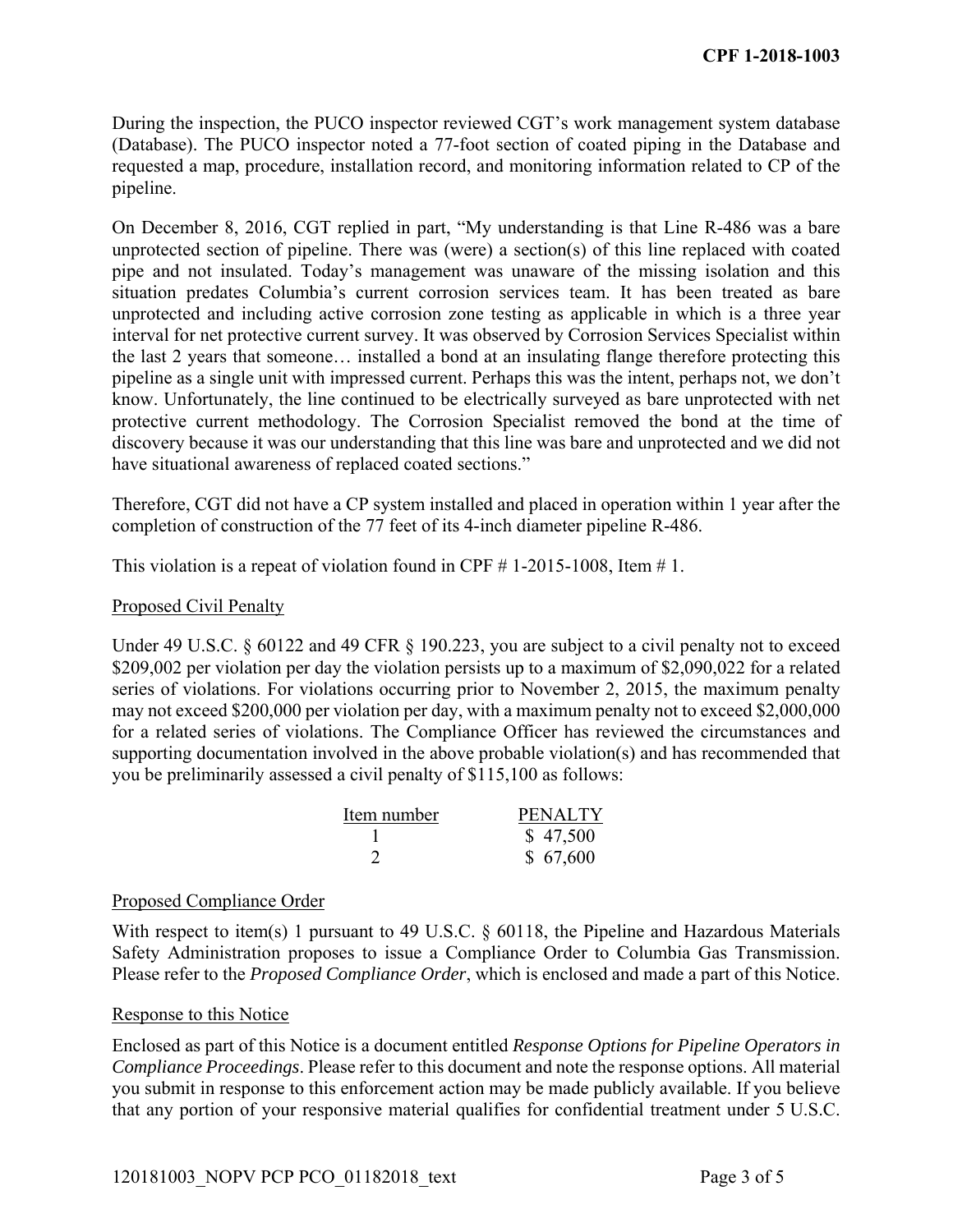552(b), along with the complete original document you must provide a second copy of the document with the portions you believe qualify for confidential treatment redacted and an explanation of why you believe the redacted information qualifies for confidential treatment under 5 U.S.C. 552(b).

 hearing under 49 CFR § 190.211. If you do not respond within 30 days of receipt of this Notice, Following the receipt of this Notice, you have 30 days to submit written comments, or request a this constitutes a waiver of your right to contest the allegations in this Notice and authorizes the Associate Administrator for Pipeline Safety to find facts as alleged in this Notice without further notice to you and to issue a Final Order. If you are responding to this Notice, we propose that you submit your correspondence to my office within 30 days from receipt of this Notice. This period may be extended by written request for good cause.

Please submit all correspondence in this matter to Robert Burrough, Director, PHMSA Eastern Region, 820 Bear Tavern Road, Suite 103, West Trenton, New Jersey 08628. Please refer to **CPF 1-2018-1003** on each document you submit, and whenever possible provide a signed PDF copy in electronic format. Smaller files may be emailed to robert.burrough@dot.gov. Larger files should be sent on a CD accompanied by the original paper copy to the Eastern Region Office.

Additionally, if you choose to respond to this (or any other case), please ensure that any response letter pertains solely to one CPF case number.

Sincerely,

Robert Burrough Director, Eastern Region Pipeline and Hazardous Materials Safety Administration

Cc: Mr. Pete Chace PUCO

Enclosures: *Proposed Compliance Order Response Options for Pipeline Operators in Compliance Proceedings*